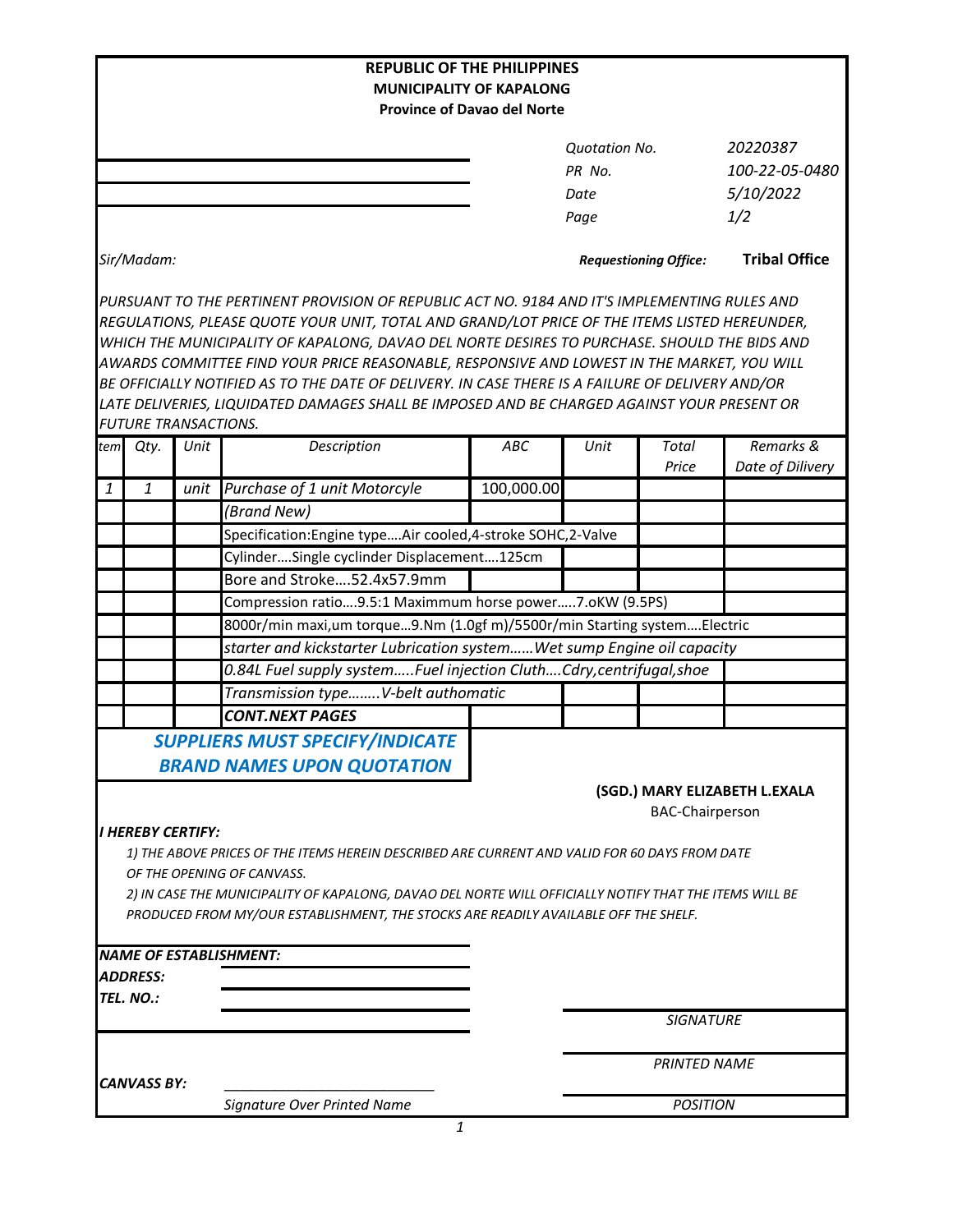| <b>REPUBLIC OF THE PHILIPPINES</b>                                                                                                                                                                                        |                                                                                                                                                                                                                                                                                                                                                                                                                                                                                                                                                                                                |                                                                       |                              |                  |                      |  |  |  |  |
|---------------------------------------------------------------------------------------------------------------------------------------------------------------------------------------------------------------------------|------------------------------------------------------------------------------------------------------------------------------------------------------------------------------------------------------------------------------------------------------------------------------------------------------------------------------------------------------------------------------------------------------------------------------------------------------------------------------------------------------------------------------------------------------------------------------------------------|-----------------------------------------------------------------------|------------------------------|------------------|----------------------|--|--|--|--|
|                                                                                                                                                                                                                           |                                                                                                                                                                                                                                                                                                                                                                                                                                                                                                                                                                                                | <b>MUNICIPALITY OF KAPALONG</b><br><b>Province of Davao del Norte</b> |                              |                  |                      |  |  |  |  |
|                                                                                                                                                                                                                           |                                                                                                                                                                                                                                                                                                                                                                                                                                                                                                                                                                                                |                                                                       |                              |                  |                      |  |  |  |  |
|                                                                                                                                                                                                                           |                                                                                                                                                                                                                                                                                                                                                                                                                                                                                                                                                                                                |                                                                       | <b>Quotation No.</b>         |                  | 20220387             |  |  |  |  |
|                                                                                                                                                                                                                           |                                                                                                                                                                                                                                                                                                                                                                                                                                                                                                                                                                                                |                                                                       | PR No.                       |                  | 100-22-05-0480       |  |  |  |  |
|                                                                                                                                                                                                                           |                                                                                                                                                                                                                                                                                                                                                                                                                                                                                                                                                                                                |                                                                       | Date                         |                  | 5/10/2022            |  |  |  |  |
|                                                                                                                                                                                                                           |                                                                                                                                                                                                                                                                                                                                                                                                                                                                                                                                                                                                |                                                                       | Page                         |                  | 1/2                  |  |  |  |  |
| Sir/Madam:                                                                                                                                                                                                                |                                                                                                                                                                                                                                                                                                                                                                                                                                                                                                                                                                                                |                                                                       | <b>Requestioning Office:</b> |                  | <b>Tribal Office</b> |  |  |  |  |
|                                                                                                                                                                                                                           | PURSUANT TO THE PERTINENT PROVISION OF REPUBLIC ACT NO. 9184 AND IT'S IMPLEMENTING RULES AND<br>REGULATIONS, PLEASE QUOTE YOUR UNIT, TOTAL AND GRAND/LOT PRICE OF THE ITEMS LISTED HEREUNDER,<br>WHICH THE MUNICIPALITY OF KAPALONG, DAVAO DEL NORTE DESIRES TO PURCHASE. SHOULD THE BIDS AND<br>AWARDS COMMITTEE FIND YOUR PRICE REASONABLE, RESPONSIVE AND LOWEST IN THE MARKET, YOU WILL<br>BE OFFICIALLY NOTIFIED AS TO THE DATE OF DELIVERY. IN CASE THERE IS A FAILURE OF DELIVERY AND/OR<br>LATE DELIVERIES, LIQUIDATED DAMAGES SHALL BE IMPOSED AND BE CHARGED AGAINST YOUR PRESENT OR |                                                                       |                              |                  |                      |  |  |  |  |
| <b>FUTURE TRANSACTIONS.</b>                                                                                                                                                                                               | Description<br>Unit                                                                                                                                                                                                                                                                                                                                                                                                                                                                                                                                                                            | ABC                                                                   | Unit                         | Total            | Remarks &            |  |  |  |  |
| tem Qty.<br>No.                                                                                                                                                                                                           |                                                                                                                                                                                                                                                                                                                                                                                                                                                                                                                                                                                                |                                                                       | Price                        | Price            | Date of Delivery     |  |  |  |  |
|                                                                                                                                                                                                                           | <b>LTO Registration</b>                                                                                                                                                                                                                                                                                                                                                                                                                                                                                                                                                                        |                                                                       |                              |                  |                      |  |  |  |  |
|                                                                                                                                                                                                                           | <b>GSIS Insurance</b>                                                                                                                                                                                                                                                                                                                                                                                                                                                                                                                                                                          |                                                                       |                              |                  |                      |  |  |  |  |
|                                                                                                                                                                                                                           |                                                                                                                                                                                                                                                                                                                                                                                                                                                                                                                                                                                                |                                                                       |                              |                  |                      |  |  |  |  |
|                                                                                                                                                                                                                           |                                                                                                                                                                                                                                                                                                                                                                                                                                                                                                                                                                                                |                                                                       |                              |                  |                      |  |  |  |  |
|                                                                                                                                                                                                                           |                                                                                                                                                                                                                                                                                                                                                                                                                                                                                                                                                                                                |                                                                       |                              |                  |                      |  |  |  |  |
|                                                                                                                                                                                                                           |                                                                                                                                                                                                                                                                                                                                                                                                                                                                                                                                                                                                |                                                                       |                              |                  |                      |  |  |  |  |
|                                                                                                                                                                                                                           |                                                                                                                                                                                                                                                                                                                                                                                                                                                                                                                                                                                                |                                                                       |                              |                  |                      |  |  |  |  |
|                                                                                                                                                                                                                           |                                                                                                                                                                                                                                                                                                                                                                                                                                                                                                                                                                                                |                                                                       |                              |                  |                      |  |  |  |  |
|                                                                                                                                                                                                                           |                                                                                                                                                                                                                                                                                                                                                                                                                                                                                                                                                                                                |                                                                       |                              |                  |                      |  |  |  |  |
|                                                                                                                                                                                                                           |                                                                                                                                                                                                                                                                                                                                                                                                                                                                                                                                                                                                |                                                                       |                              |                  |                      |  |  |  |  |
|                                                                                                                                                                                                                           | TOTAL APPROVED BUDGET CONTRACT                                                                                                                                                                                                                                                                                                                                                                                                                                                                                                                                                                 | 100,000.00                                                            |                              |                  |                      |  |  |  |  |
|                                                                                                                                                                                                                           | SUPPLIER MUST SPECIFY/INDICATE                                                                                                                                                                                                                                                                                                                                                                                                                                                                                                                                                                 |                                                                       |                              |                  |                      |  |  |  |  |
|                                                                                                                                                                                                                           |                                                                                                                                                                                                                                                                                                                                                                                                                                                                                                                                                                                                |                                                                       |                              |                  |                      |  |  |  |  |
| <b>BRAND NAMES UPON QUOTATION</b><br>(SGD.) MARY ELIZABITH L.EXALA<br><b>BAC-Chairperson</b><br><b>I HEREBY CERTIFY:</b><br>1) THE ABOVE PRICES OF THE ITEMS HEREIN DESCRIBED ARE CURRENT AND VALID FOR 60 DAYS FROM DATE |                                                                                                                                                                                                                                                                                                                                                                                                                                                                                                                                                                                                |                                                                       |                              |                  |                      |  |  |  |  |
|                                                                                                                                                                                                                           | OF THE OPENING OF CANVASS.                                                                                                                                                                                                                                                                                                                                                                                                                                                                                                                                                                     |                                                                       |                              |                  |                      |  |  |  |  |
|                                                                                                                                                                                                                           | 2) IN CASE THE MUNICIPALITY OF KAPALONG, DAVAO DEL NORTE WILL OFFICIALLY NOTIFY THAT THE ITEMS WILL BE                                                                                                                                                                                                                                                                                                                                                                                                                                                                                         |                                                                       |                              |                  |                      |  |  |  |  |
|                                                                                                                                                                                                                           | PRODUCED FROM MY/OUR ESTABLISHMENT, THE STOCKS ARE READILY AVAILABLE OFF THE SHELF.                                                                                                                                                                                                                                                                                                                                                                                                                                                                                                            |                                                                       |                              |                  |                      |  |  |  |  |
|                                                                                                                                                                                                                           |                                                                                                                                                                                                                                                                                                                                                                                                                                                                                                                                                                                                |                                                                       |                              |                  |                      |  |  |  |  |
| <b>NAME OF ESTABLISHMENT:</b><br><b>ADDRESS:</b>                                                                                                                                                                          |                                                                                                                                                                                                                                                                                                                                                                                                                                                                                                                                                                                                |                                                                       |                              |                  |                      |  |  |  |  |
|                                                                                                                                                                                                                           |                                                                                                                                                                                                                                                                                                                                                                                                                                                                                                                                                                                                |                                                                       |                              |                  |                      |  |  |  |  |
| TEL. NO.:                                                                                                                                                                                                                 |                                                                                                                                                                                                                                                                                                                                                                                                                                                                                                                                                                                                |                                                                       |                              | <b>SIGNATURE</b> |                      |  |  |  |  |
|                                                                                                                                                                                                                           |                                                                                                                                                                                                                                                                                                                                                                                                                                                                                                                                                                                                |                                                                       |                              |                  |                      |  |  |  |  |
| <b>CANVASS BY:</b>                                                                                                                                                                                                        |                                                                                                                                                                                                                                                                                                                                                                                                                                                                                                                                                                                                |                                                                       | <b>PRINTED NAME</b>          |                  |                      |  |  |  |  |
|                                                                                                                                                                                                                           | Signature Over Printed Name                                                                                                                                                                                                                                                                                                                                                                                                                                                                                                                                                                    |                                                                       | <b>POSITION</b>              |                  |                      |  |  |  |  |